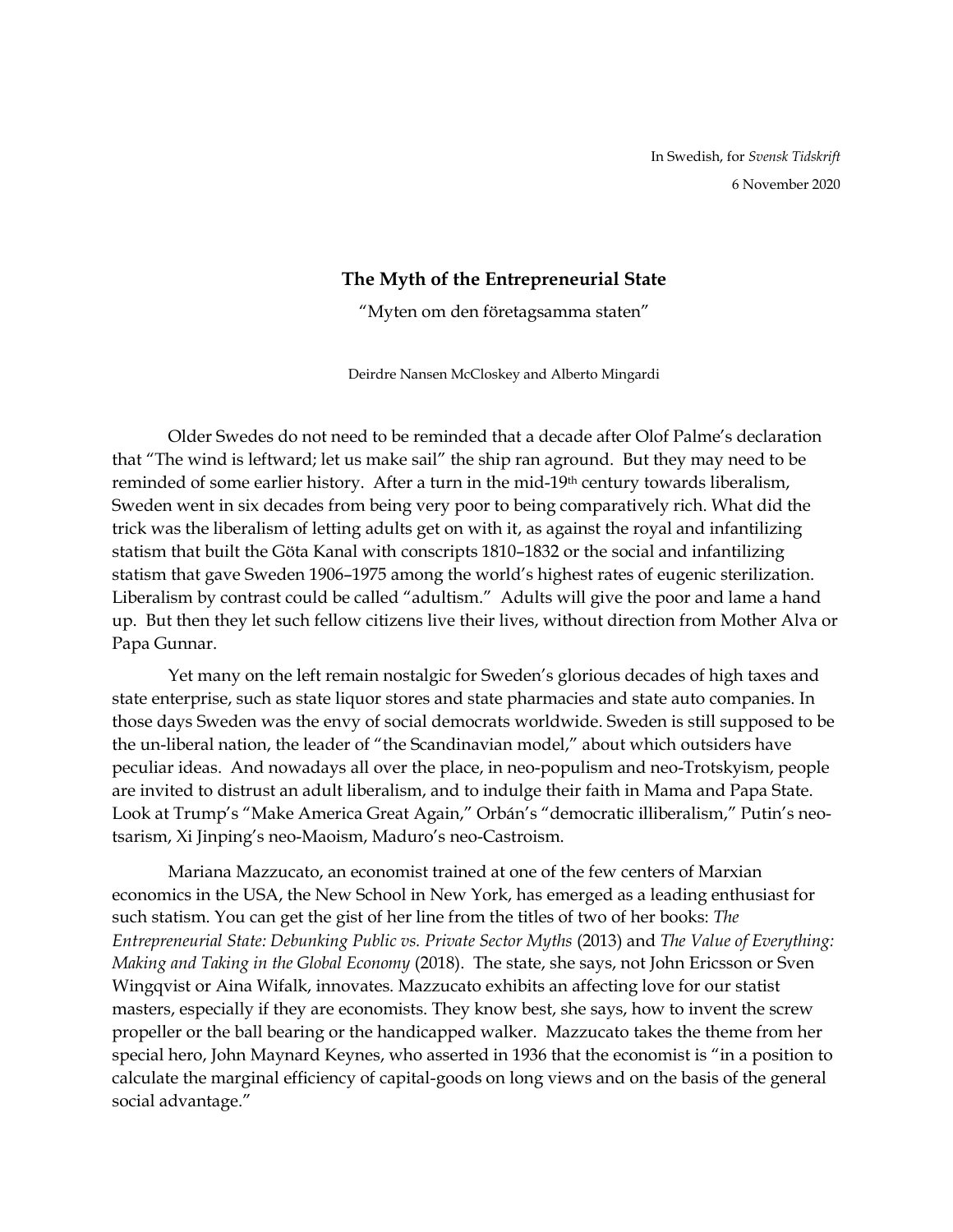We have just written a short book critical of this implausible assertion, *The Myth of the Entrepreneurial State*. So too last year did Karl Wennberg, Nils Karlson, and Christian Sandström of the Ratio Institute in Stockholm: *Bureaucrats or Markets in Innovation Policy?* Their title pretty well sums up the problem with Mazzucato's argument. As Wennberg. Karlson, and Sandström say about her all-knowing economist, "there is weak empirical support in the many hundreds empirical studies and related meta analyses evaluating the effectiveness of active industrial and innovative policies." "Weak empirical support" is to put it mildly.

Now admittedly one of us, Alberto Mingardi, a historian of political thought, is director general of one of the (rare) liberal think tanks in Italy. (That the Isituto Bruno Leoni is "rare" testifies to the bizarre fact that Italians disdain their state, yet keep voting for politicians who want the state to coerce Italians more.) And Deirdre McCloskey is a Chicago-School economist and increasingly an "Austrian" economic historian. The Adam Smith Institute in London and the American Institute for Economic Research published our book, and are notoriously liberal. The liberal organization Timbro in Stockholm just translated a 2019 book by McCloskey into Swedish (*Liberalism*). And Ratio, on whose academic board McCloskey serves, is of course also liberal. Unlike Keynes and Mazzucato, and in truth unlike most modern economists, the liberals Mingardi, McCloskey, the IBL, the Good Old Chicago School, Timbro, the ASI, the AIER, Ratio, and the liberal minority of economists doubt that the state is all-wise and all-just.

You will say, "Oh, those liberals. They don't believe the state has *any* role."

No. We liberals believe that the state should fight plagues and forest fires and Russian threats to seize Gotland. But we don't think a Ministry of Innovation implementing industrial and innovation policy is any more likely to do a good job than would a Ministry of the Swedish Language or a Ministry of Rock Music or a Ministry of Clothing Designs or a Ministry of Swedish Mystery Novels. Innovations are unpredictable. That's why they are innovations. If unpredictable, they are unplannable. Human arts and sciences evolve in a liberated society by individual initiative. And business is an art and a science. What Adam Smith called "the liberal plan of [social] equality, [economic] liberty, and [legal] justice," the "obvious and simple plan of natural liberty," has worked extraordinarily well since 1800, or since 1960, or since 1990. The three thousand percent increase of real income per head (yes, 3,000, a factor of thirty) that Sweden has experienced since 1800 depended little on state action and a great deal on human action. The world discovered in the 19<sup>th</sup> century the fact, contrary to the faux "discoveries" in social science then, such as Marxism and eugenics, that a liberated nation gets very rich and pretty good.

 True, "industrial policy" and state-governed "directionality" feel reasonable to many, because after all in their own lives they have a policy, a top-down plan in a certain direction. The parents in Jönköping plan for dinner tonight, and fill the pressure cooker. The student in Göteborg plans for the final examination, and fills the notebook. Why not for a nation, too? In the famous Swedish word of 1927, why not *folkhemmet*? It's just common sense, prudent and equal.

But it's not. For one thing, you know as an adult that even your own personal plans do not always work out. You put too much garlic in the pressure cooker or put the wrong